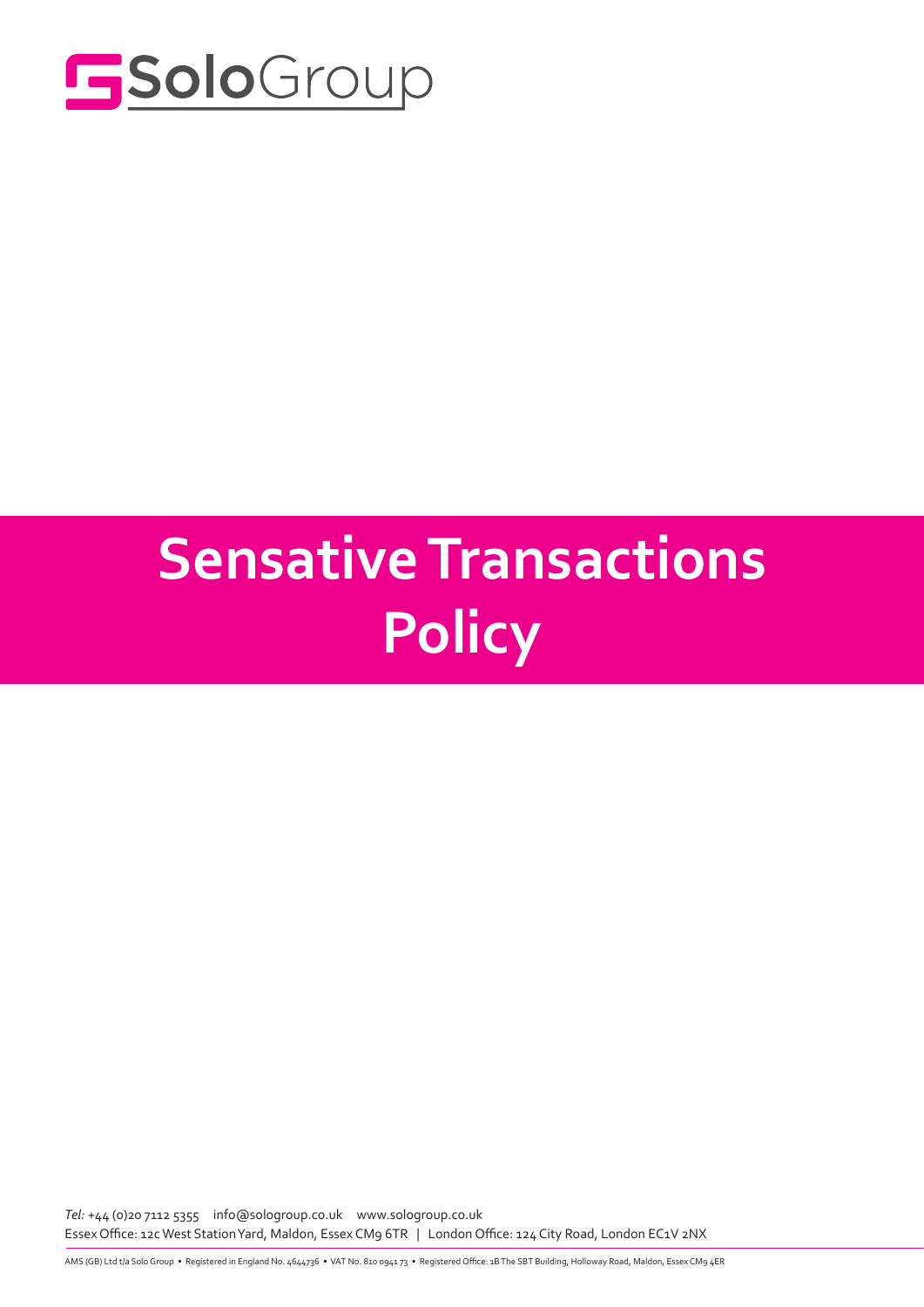# **Sensative Transactions Policy**

#### **Purpose**

To provide clarity and guidance on decisions relating to the receipt of gifts and hospitality by AMS (GB) Ltd t/a Solo Group (Solo) staff and expenditure on the same for staff or others. The intention is to ensure staff exercise integrity and financial prudence so that the risks associated with sensitive transactions are minimised.

#### **Principles**

Sensitive transactions are those of a discretionary nature where there is, or is perceived to be, personal benefit in addition to the benefit to Solo. They often arise in the context of hospitality, travel or appreciation of professional services.

In making judgements about the appropriateness of sensitive transactions, staff should consider whether:

- The transaction aligns with the purpose, character and business interests of Solo
- Publicity about the transaction could harm the reputation of Solo
- The transaction could be seen to create a conflict of interest or future obligation

Sensitive expenditure by Solo staff should always be moderate, related to the objectives of Solo and be appropriately authorised and documented. Receipt of gifts or hospitality should never be solicited and should be rare, of modest value and declared.

# **Specific guidance**

Staff functions and gifts

As a good employer, Solo welcomes and farewells staff, and occasionally celebrates a significant achievement, with a modest function, generally a lunch or dinner. The costs should be modest and proportionate to the event.

Farewell gifts should not exceed £200 in value, other than in exceptional circumstances. This is calculated on the basis of £40 per year, up to five years' service. Staff should be encouraged to make a personal donation to any gift. Gifts for any other personal event such as a birthday, graduation or wedding should be funded personally by colleagues.

Flowers to mark a bereavement or illness of a staff member or close relative may be sent, up to the value of £75.

Where staff gather for a professional development event or similar gathering, Solo provides modest catering when the meeting spans normal mealtimes.

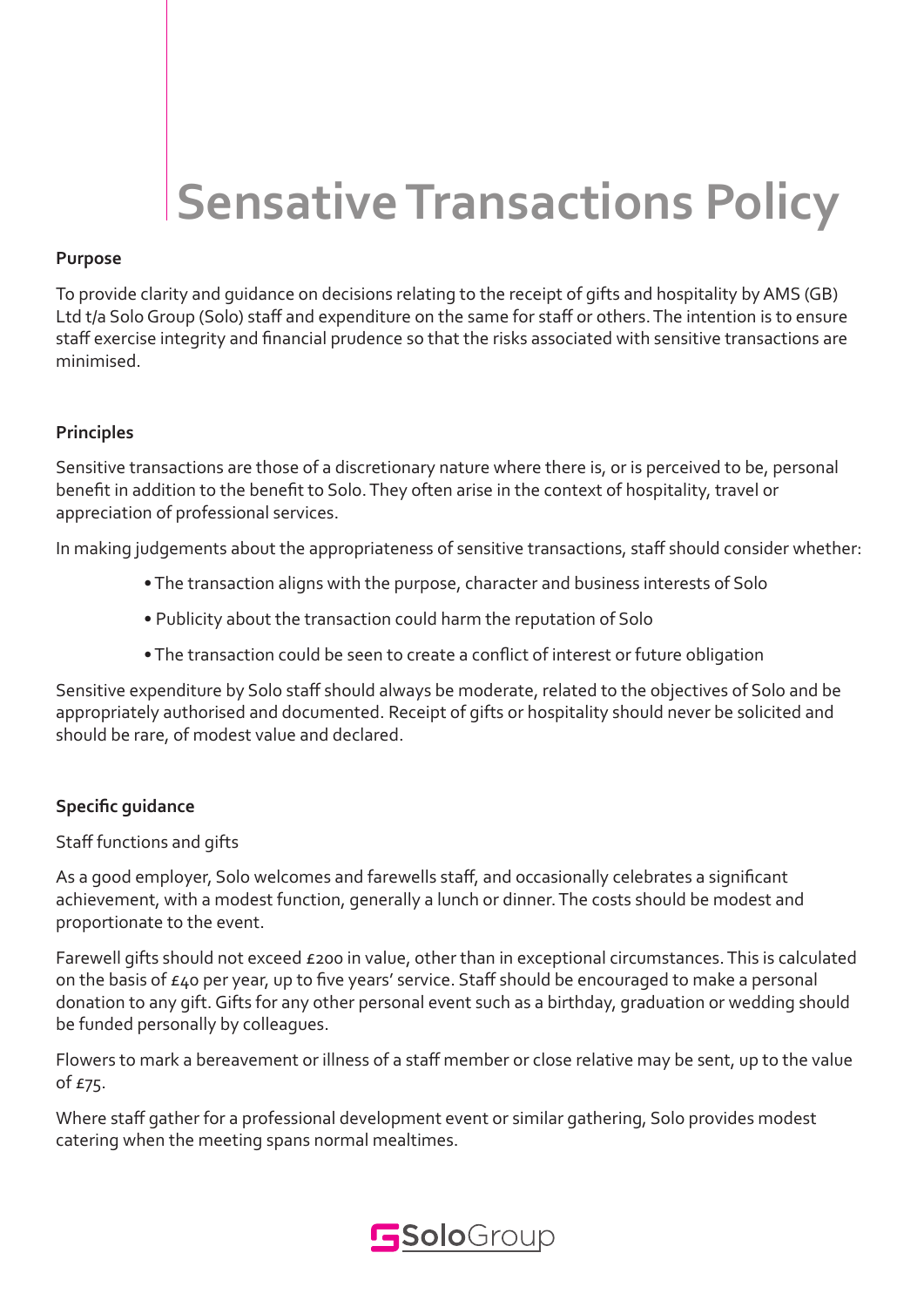# Staff travel

Solo will pay for travel, meals, accommodation and necessary incidental expenses for approved travel. This may include airline tickets, rental cars, public transport tickets, taxis, mileage and parking costs. All overseas travel is viewed as sensitive expenditure, and care must be taken with costs and approval.

Solo will not pay for movies or other entertainment, parking fines or traffic infringements, hotel minibar costs, books or magazines which are not work-related, snacks while travelling or petrol other than for a rental car or that agreed as part of a staff member's employment conditions.

When staff are travelling on Solo business, meals and other incidentals will be paid based on actual and reasonable costs. Any excess is a personal cost to the staff member.

#### Professional affiliations

Membership of a professional body is sensitive expenditure as it is personal in nature. A professional membership fee may be paid by Solo if membership is:

- Clearly relevant to the performance of the staff member's duties and for the benefit of Solo
- For no longer than one year in duration, unless a significant discount can be obtained by paying for a longer period.

#### Solo gifts & hospitality

Gifts may be given to external parties as a token of appreciation in certain circumstances, such as nonremunerated or subsidised services to Solo or as a culturally appropriate act of reciprocity. The value of any gift should be modest and proportionate.

When Solo staff host a meeting or event with external participants, normal host courtesies and responsibility apply, including provision of refreshments and meals, when appropriate. These should be moderate in cost and, if beer and wine are served, restricted to one or two servings per guest. Host responsibility extends to meeting the cost of travel home by any Solo staff required to attend an afterhours function, when their usual means of commuting is not available or not safe.

#### Business gifts & hospitality

Staff may accept hospitality and gifts where the gift is infrequent and inexpensive, except where:

- there is a perceived or actual conflict of interest;
- The gift is in cash, or is redeemed for cash
- it could be viewed by others as an inducement or reward that might place the University under an obligation; or
- staff are involved in a tender process

Any gift or hospitality with a value over £50 should be declared to the staff member's manager. The manager may approve acceptance, or require any gift received to be returned, re-gifted or shared with colleagues.

Hospitality is generally accepted where it arises in the context of a conference or meeting, with the cost covered in the entry fee or where the duration of the meeting justifies refreshments.